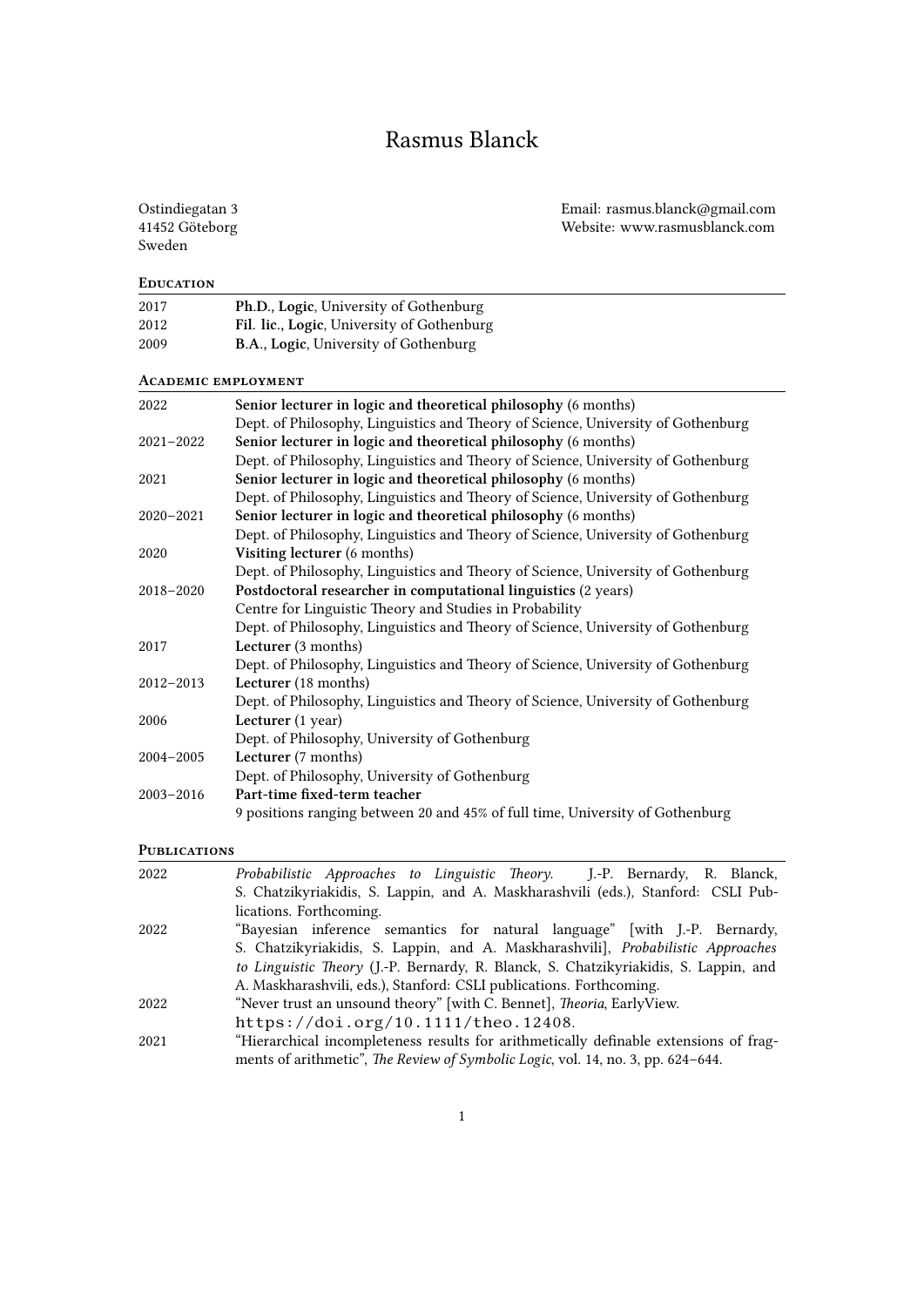| 2020 | "A Logic with Measurable Spaces for Natural Language Semantics" [with J.-P. Bernardy<br>and A. Maskharashvili], Applied Mathematics, Informatics and Mechanics, vol. 25, no. 2,                                                                                                                                                                                   |
|------|-------------------------------------------------------------------------------------------------------------------------------------------------------------------------------------------------------------------------------------------------------------------------------------------------------------------------------------------------------------------|
|      | pp. 31-44.                                                                                                                                                                                                                                                                                                                                                        |
| 2020 | "From tree adjoining grammars to higher order representations of abstract meaning<br>representations via abstract categorial grammars" [with A. Maskharashvili], Logic and<br>Algorithms in Computational Linguistics 2018 (LACompLing2018) (R. Loukanova, ed.),<br>Studies in Computational Intelligence 860, pp. 67-93, Berlin Heidelberg: Springer-<br>Verlag. |
| 2019 | "Predicates as Boxes in Bayesian Semantics for Natural Language" [with J.-P. Bernardy,                                                                                                                                                                                                                                                                            |
|      | S. Chatzikyriakidis, S. Lappin, and A. Maskharashvili], Proceedings of The 22nd Nordic<br>Conference on Computational Linguistics (NoDaLiDa 2019) (B. Plank, ed.), pp. 333-337,<br>Linköping: Linköping University Electronic Press.                                                                                                                              |
| 2019 | "A Logic with Measurable Spaces for Natural Language Semantics", [with J.-P. Bernardy<br>and A. Maskharashvili], TbiLLC 2019: Thirteenth International Tbilisi Symposium on<br>Language, Logic and Computation, 3 pp.                                                                                                                                             |
| 2019 | "Bayesian inference semantics: a modelling system and a test suite" [with J.-P. Bern-<br>ardy, S. Chatzikyriakidis, S. Lappin, and A. Maskharashvili], Proceedings of the Eighth<br>Joint Conference on Lexical and Computational Semantics (*SEM), pp. 263-272, Strouds-<br>burg, PA: Association for Computational Linguistics.                                 |
| 2018 | "From TAG to HOL representations of AMRs via ACGs" [with A. Maskharashvili], Pro-<br>ceedings of the Symposium on Logic and Algorithms in Computational Linguistics 2018<br>(K. Angelov, K. Liefke, R. Loukanova, M. Moortgat, and T. Satoshi, eds.), pp. 23-33,<br>Stockholm University.                                                                         |
| 2018 | "A compositional Bayesian semantics for natural language" [with J.-P. Bernardy,<br>S. Chatzikyriakidis, and S. Lappin], Proceedings of the First International Workshop on<br>Language Cognition and Computational Models, Santa Fe, pp. 1-10, Stroudsburg, PA:<br>Association for Computational Linguistics.                                                     |
| 2017 | Contributions to the Metamathematics of Arithmetic, vol. 30 of Acta Philosophica<br>Gothoburgensia. Gothenburg: Acta Universitatis Gothoburgensis, 107 pp.                                                                                                                                                                                                        |
| 2017 | "Marginalia on a theorem of Woodin" [with A. Enayat], The Journal of Symbolic Logic,<br>vol. 82, no. 1, pp. 359-374.                                                                                                                                                                                                                                              |
| 2016 | "Flexibility in fragments of Peano arithmetic", Studies in Weak Arithmetics, Vol. 3 (P. Cé-<br>gielski, A. Enayat, and R. Kossak, eds.), no. 217 in CSLI Lecture Notes, pp. 1-20, Stan-<br>ford: CSLI Publications.                                                                                                                                               |
| 2016 | "Flexible formulae and partial conservativity", The Bulletin of Symbolic Logic, vol. 22,<br>no. 3, p. 390.                                                                                                                                                                                                                                                        |
| 2014 | "Two consequences of Kripke's lemma", Idées fixes. A festschrift dedicated to Christian<br>Bennet on the occasion of his 60th birthday (M. Kaså, ed.), no. 61 in Philosophical Com-<br>munications, Web series, pp. 45-53, Gothenburg: University of Gothenburg.                                                                                                  |
| 2011 | Metamathematical fixed points. No. 41 in Philosophical Communications, Red Series,<br>Gothenburg: University of Gothenburg, 72 pp.                                                                                                                                                                                                                                |

# **FoRmal pedagogical qualifications**

Teaching and Learning in Higher Education 2: Subject Field Pedagogy (3.5 weeks) Supervision in Postgraduate Programmes (5 hec) Teaching and Learning in Higher Education 1: Basic Course (5 hec) Didactics and methodology of higher learning and research (5 hec) Teaching under supervision (5 hec)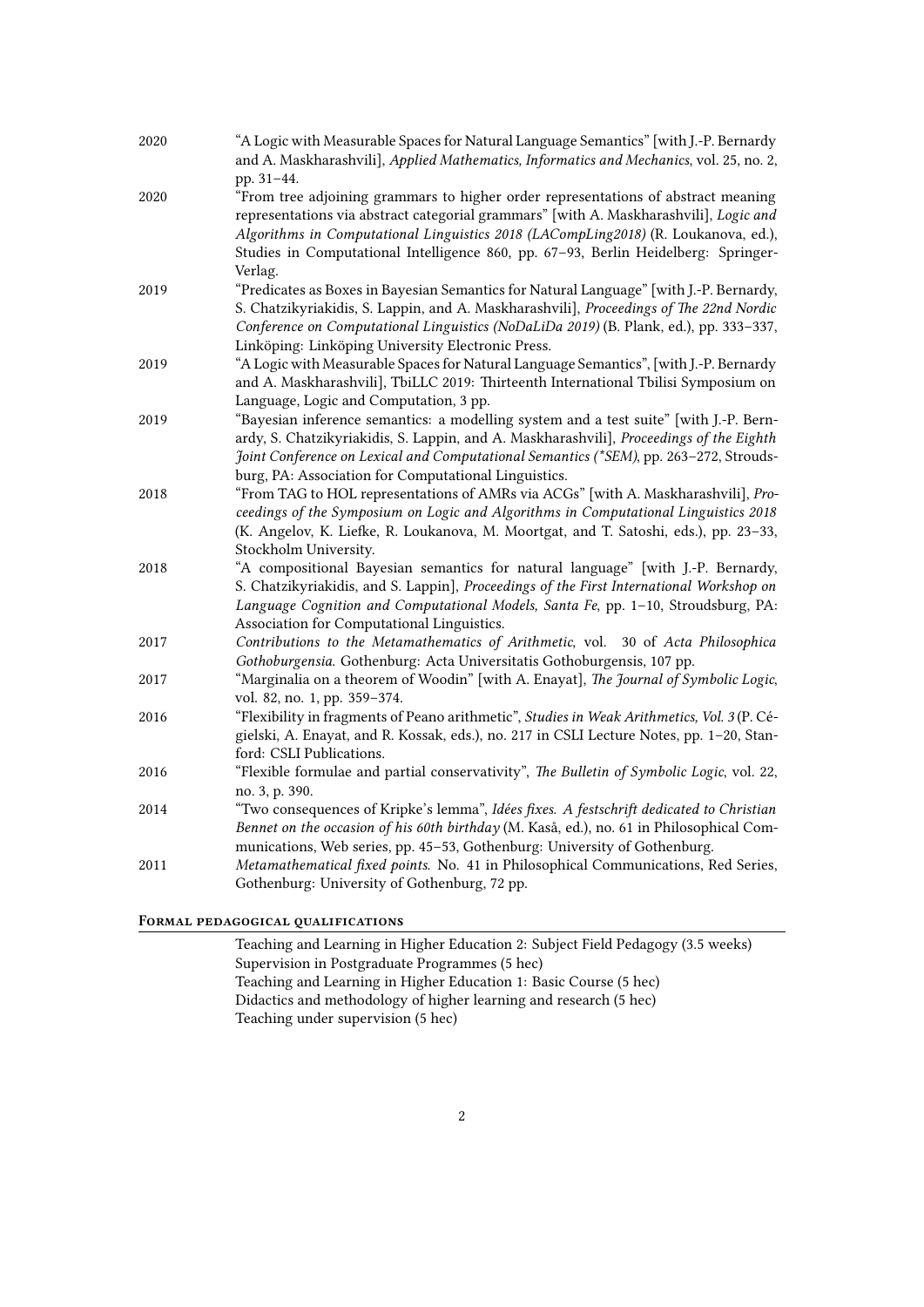#### **Teaching expeRience at the UniveRsity of GothenbuRg**

#### **Summary (full details available on request)**

Lecturer, seminar leader, supervisor, or teaching assistant on over 60 instances of over 20 different courses, first and second cycle.

#### **Supervision**

Three Master's theses (2020) One undergraduate thesis (7.5 hec) (2021)

#### **Topics taught**

First-order logic and related topics (for student groups in logic, philosophy, Liberal Arts, and information systems), Completeness and decidability of formal systems, Automata and complexity theory, Second-order logic, Intuitionistic logic, Philosophy of language, Philosophy of mathematics, Theory and methods of science for teachers, Argumentation theory, Academic writing, Semantics, Geometry, Modal logic, Model theory, Set theory

#### **PRofessional seRvice**

| Conference organisation |                                                                                 |
|-------------------------|---------------------------------------------------------------------------------|
| 2019                    | 13th International Conference on Computational Semantics (IWCS 2019) May 23-27  |
|                         | 2019, Gothenburg, Sweden. Member of the programme committee.                    |
| 2018                    | Tenth Scandinavian Logic Symposium, June 11-13 2018, Gothenburg, Sweden. Mem-   |
|                         | ber of the programme and organising committees.                                 |
| 2014                    | Journées sur les Arithmétiques Faibles 33 (JAF33), June 16-18 2014, Gothenburg, |
|                         | Sweden. Member of the local organising committee.                               |

#### **Reviewing**

Journal of Logic, Language and Information; Theoretical Computer Science; MathSciNet; The Review of Symbolic Logic; The Bulletin of Symbolic Logic; FroCoS 2019; Studies in Computational Intelligence; Philosophical Quarterly.

#### **Departmental and university service**

- 2018–2020 Member of the Steering committee of the Centre for Linguistic Theory and Studies in Probability, Dept. of Philosophy, Linguistics and Theory of Science, University of Gothenburg.
- 2009–2012 Substitute member of the Department board at the Department of Philosophy, Linguistics and Theory of Science, University of Gothenburg.
- 2008 Member of the Doctoral student council for the humanities (HDR), Faculty of Arts, University of Gothenburg.

#### **PRofessional affiliations**

Association for Symbolic Logic

#### **ScholaRships and awaRds**

| 2017 | <b>Bertil Settergrens fond</b>                                   |  |
|------|------------------------------------------------------------------|--|
|      | Scholarship awarded to former students of Hvitfeldtska gymnasiet |  |
| 2016 | Stiftelsen Paul och Marie Berghaus donationsfond                 |  |
|      | Travel grant, JAF35, Lisbon, Portugal                            |  |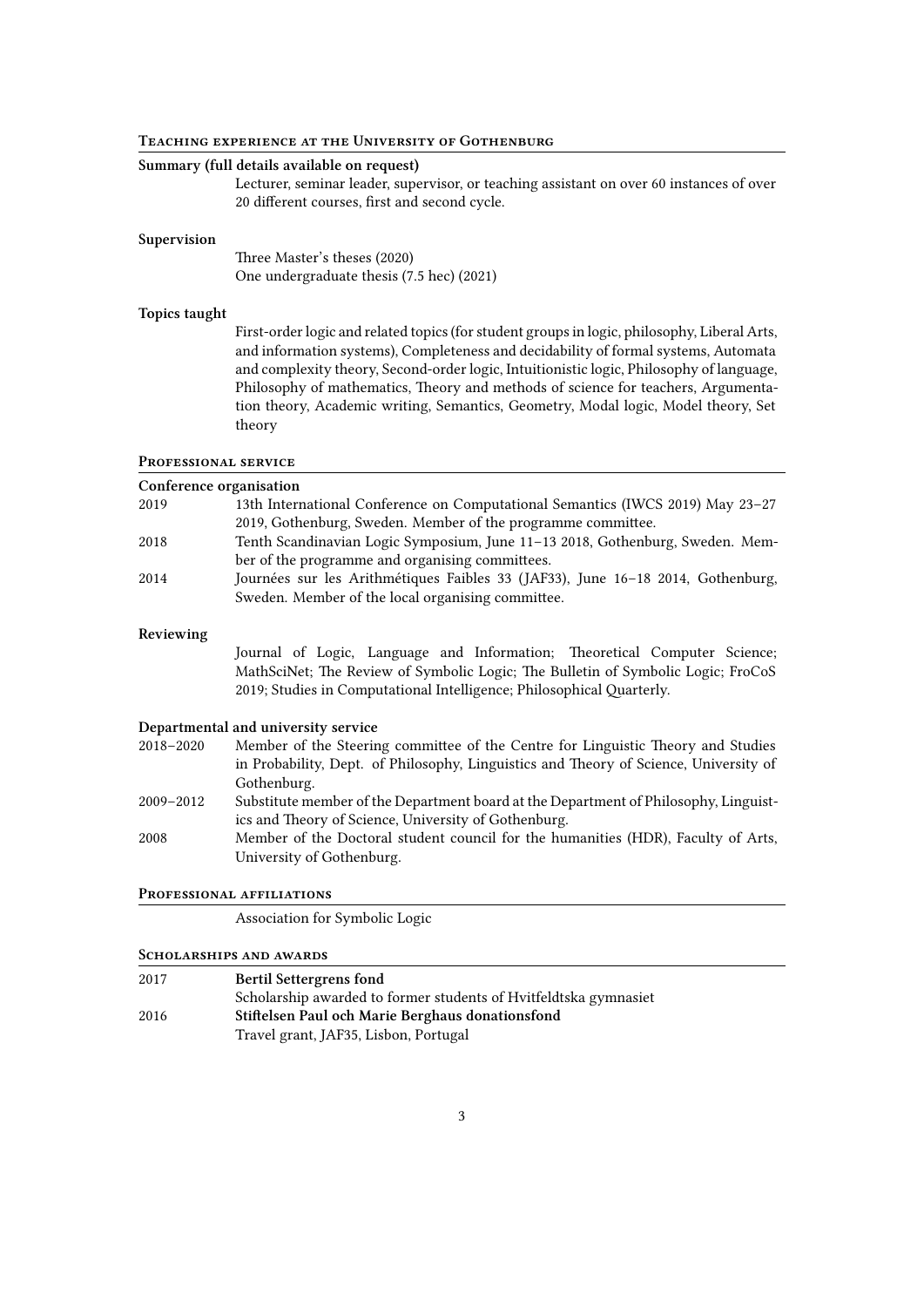| 2015          | Stiftelsen Paul och Marie Berghaus donationsfond                  |
|---------------|-------------------------------------------------------------------|
|               | Doctoral scholarship                                              |
| 2015          | Stiftelsen Henrik Ahrenbergs studiefond                           |
|               | Travel grant, Logic Colloquium 2015, Helsinki, Finland            |
| 2014          | Adlerbertska stipendiestiftelsen                                  |
|               | Doctoral scholarship                                              |
| 2014          | Stiftelsen Paul och Marie Berghaus donationsfond                  |
|               | Travel grant, Scandinavian Logic Symposium 2014, Tampere, Finland |
| $2013 - 2014$ | Kungliga och Hvitfeldtska stiftelsen                              |
|               | Doctoral scholarship, 1 year                                      |
| $2008 - 2011$ | Anna Ahrenbergs fond för vetenskapliga m.fl. ändamål              |
|               | Doctoral scholarship, 4 years                                     |
| 2008          | Adlerbertska stipendiestiftelsen                                  |
|               | Travel grant, Foundations of Mathematics 2009, New York, USA      |
| 2006          | Adlerbertska Studentbostadsstiftelsen                             |
|               | Undergraduate scholarship                                         |
| 2004          | Adlerbertska Studentbostadsstiftelsen                             |
|               | Undergraduate scholarship                                         |

# **Invited talKs**

| 2021 | Incompleteness results for arithmetically definable extensions of strong fragments of |
|------|---------------------------------------------------------------------------------------|
|      | PA, Models of Peano Arithmetic seminar, CUNY graduate center, New York (online),      |
|      | Nov. 15.                                                                              |

# **ConfeRence pResentations (not in pRoceedings)**

| CONFERENCE FRESENTATIONS (NOT IN FROCEEDINGS) |                                                                                                  |
|-----------------------------------------------|--------------------------------------------------------------------------------------------------|
| 2016                                          | "A characterisation of $\Pi_1$ -conservativity over $\Sigma_1$ ", Journées sur les Arithmétiques |
|                                               | Faibles 35, 6-7 June, Lisbon, Portugal.                                                          |
| 2015                                          | "Flexibility and $\Pi_1$ -conservativity", Bristol-Gothenburg-Oxford Logic and Set Theory        |
|                                               | Postgraduate Student Day, 22 April, Bristol, UK.                                                 |
| 2014                                          | "Flexible formulae of arithmetic", Journées sur les Arithmétiques Faibles 33, 16-18 June,        |
|                                               | Gothenburg, Sweden.                                                                              |
| 2011                                          | "Fixpunktsmängder" (In Swedish), Filosofidagarna 2011, Gothenburg, Sweden.                       |
| 2010                                          | "Sets of fixed points", Sino-European Winter School in Logic, Language and Computa-              |
|                                               | tion, Sun Yat-Sen University, Guangzhou, China, Dec. 3–18.                                       |
|                                               |                                                                                                  |

# **OtheR pResentations**

| 2022 | "Never trust an unsound theory", Logic seminar, University of Gothenburg, 6 May.        |
|------|-----------------------------------------------------------------------------------------|
| 2020 | "Interpretability and flexible formulas", Logic seminar, University of Gothenburg, 18   |
|      | December.                                                                               |
| 2019 | "Löb's theorem", Colloquium in Logic, University of Gothenburg, 28 March.               |
| 2018 | "A Compositional Bayesian Semantics for Natural Language", CLASP research profile       |
|      | seminar, University of Gothenburg, 3 October.                                           |
| 2018 | "Hierarchical incompleteness and arithmetically definable fragments of arithmetic", Lo- |
|      | gic seminar, University of Gothenburg, 8 February.                                      |
| 2017 | "Rough Sets and Degree Modifiers", CLASP research profile seminar, University of        |
|      | Gothenburg, 13 December.                                                                |
| 2015 | "Illusory models of Peano arithmetic", Logic seminar, University of Gothenburg, 11      |
|      | November.                                                                               |